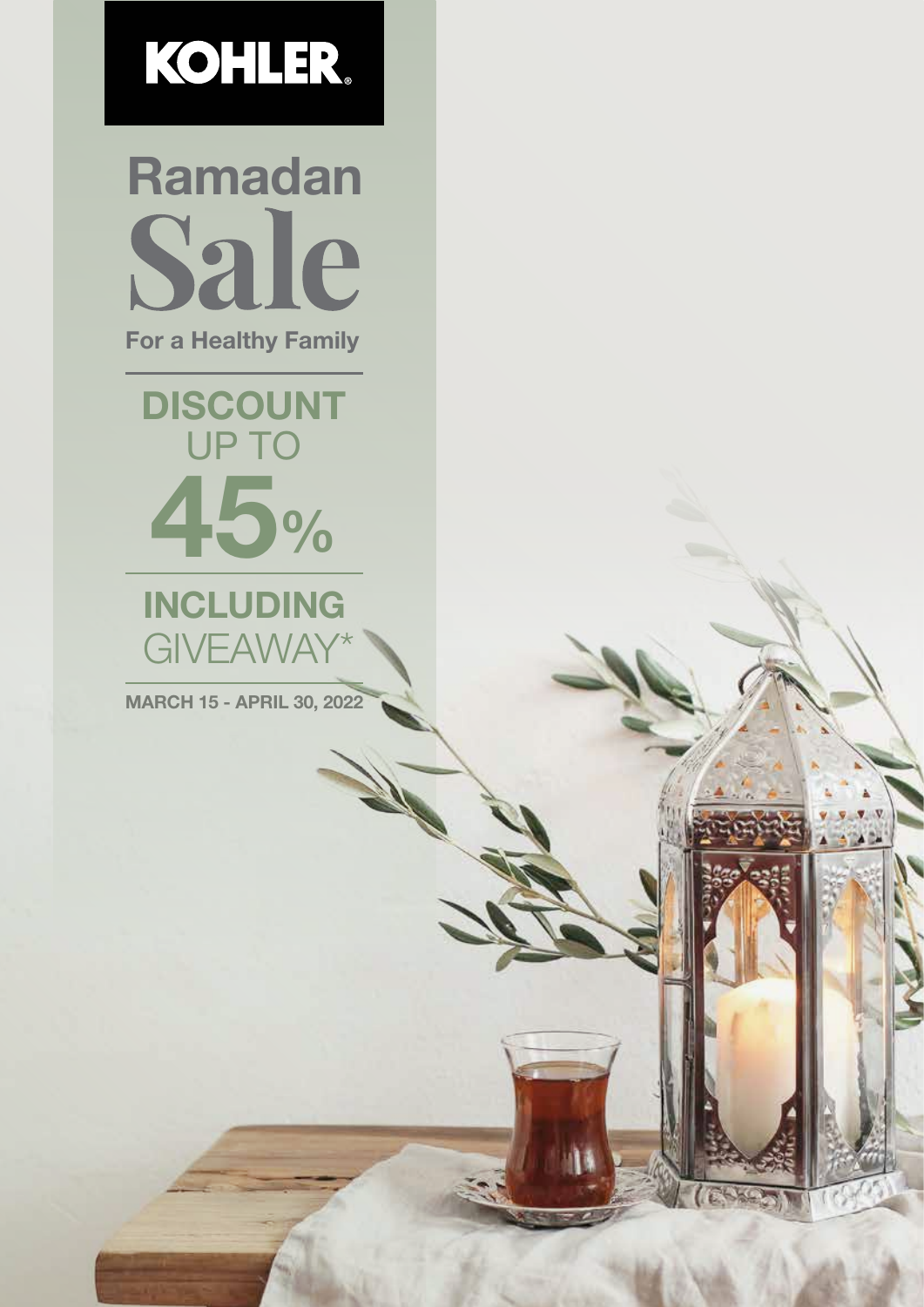

## **SAN RAPHAEL Ramadan Package**

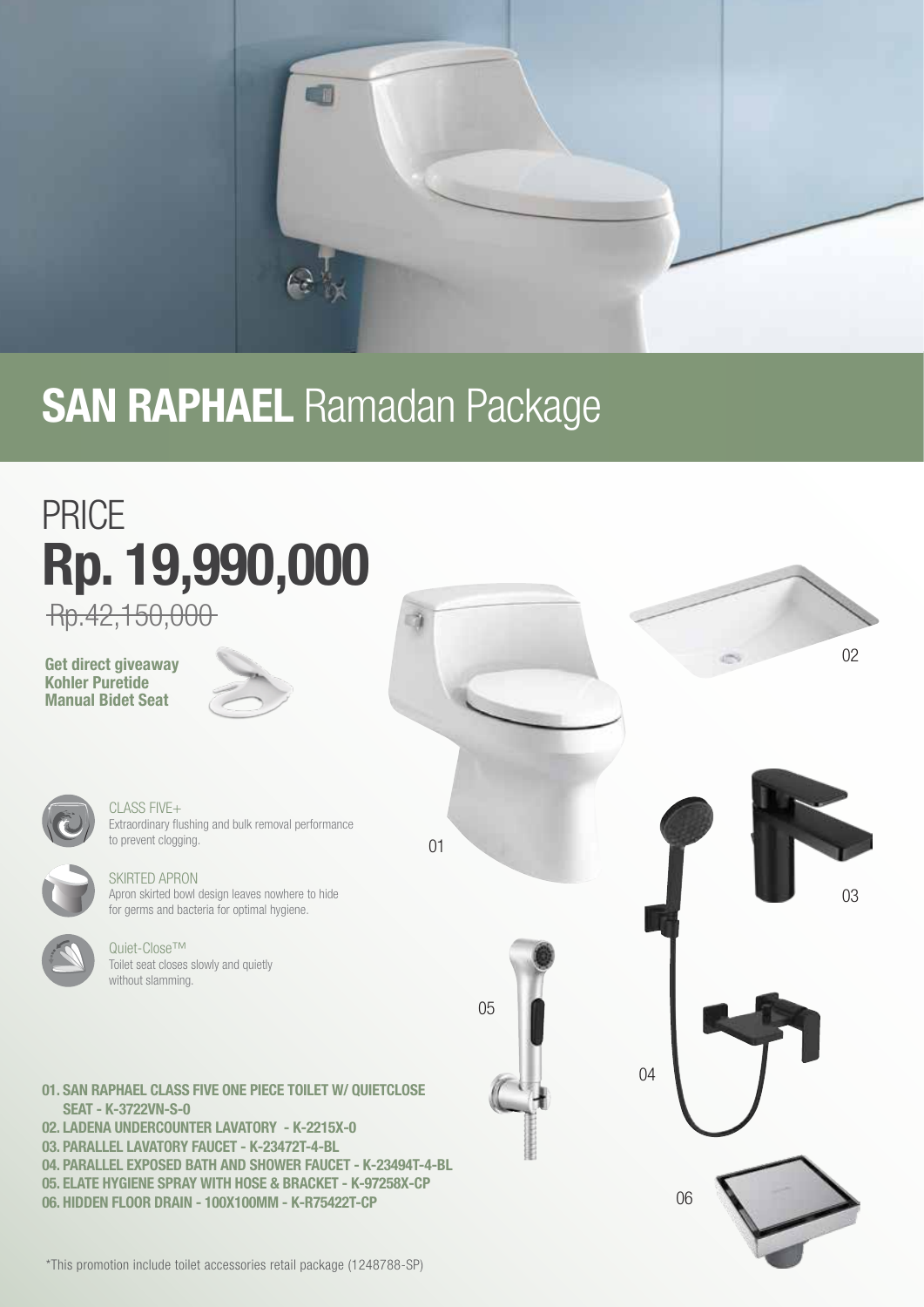

## **FAMILY CARE Ramadan Package**

## PRICE Rp. 17,290,000

Rp.32,844,000

### Get direct giveaway KOHLER Exhale Shower Filter





### CLASS FIVE 360

The 360-degrees swirling water flush reaches the entire inner bowl for optimized cleaning performance and hygiene.



### RIMLESS BOWL

Rimless Flush provides an extraordinary flushing performance and enables each flush to reach the entire inner bowl, ensuring no place for germs and dirt to hide.

### SKIRTED APRON

Apron skirted bowl design leaves nowhere to hide for germs and bacteria for optimal hygiene.

### WATER SAVING

Low water consumption flushing compliant with LEED and Green Building certifications' standards.

01. FAMILY CARE SKIRTED 2PC - K-23191T-NS-0+K-23204T-0 02. FOREFRONT RECT W/O FAUCET DECK - K-5373T-0 03. TAUT TALL LAVATORY FAUCET - K-74026T-4-BL 04. HIDDEN FLOOR DRAIN - 100X100MM - K-R75422T-CP 05. TAUT® WM SHOWER COLUMN - K-73194T-4-BL 06. CUFF HYGIENE SPRAY - K-98100X-CP

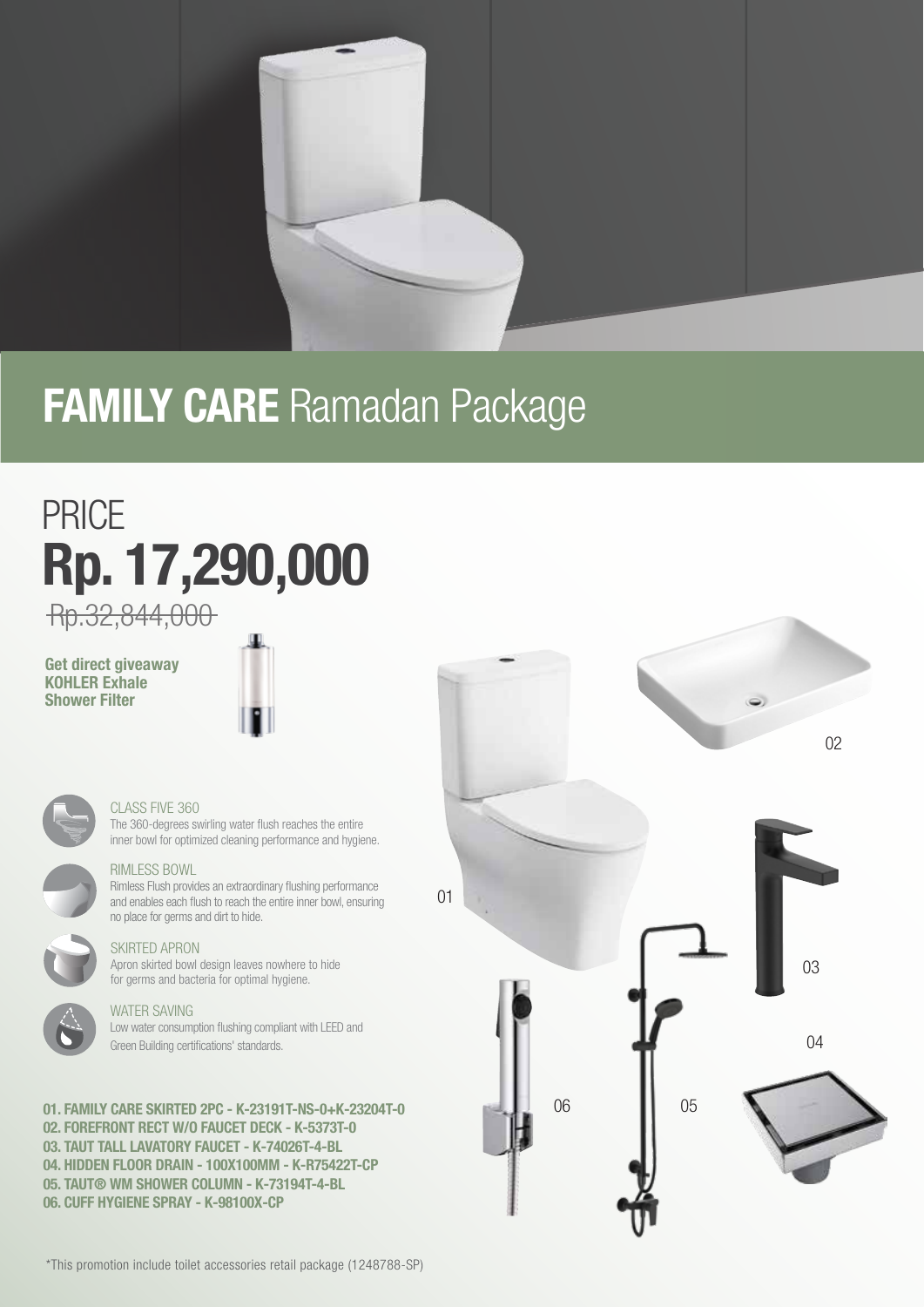

## **REACH** Ramadan Package

## PRICE Rp. 13,490,000

Rp.24,457,000

Get direct giveaway<br>Shopping Voucher

Rp.500,000



CLASS FIVE+ Extraordinary flushing and bulk removal performance to prevent clogging.

### SKIRTED APRON

Apron skirted bowl design leaves nowhere to hide for germs and bacteria for optimal hygiene.



Quiet-Close™ Toilet seat closes slowly and quietly without slamming.

01. REACH 1PC SKIRTED TOILET 3/4.8L W/ SC SE - K-3983X-S-0 02. CAXTON® 19X15 UC LAV W/CLAMP - K-2211X-0 03. TAUT LAVATORY FAUCET - K-74013T-4-BL 04. HIDDEN FLOOR DRAIN - 100X100MM - K-R75422T-CP 05. TAUT WALL-MOUNT B/S FAUCET - K-74036T-4-BL 06. CUFF HYGIENE SPRAY - WHITE - K-98100X-0